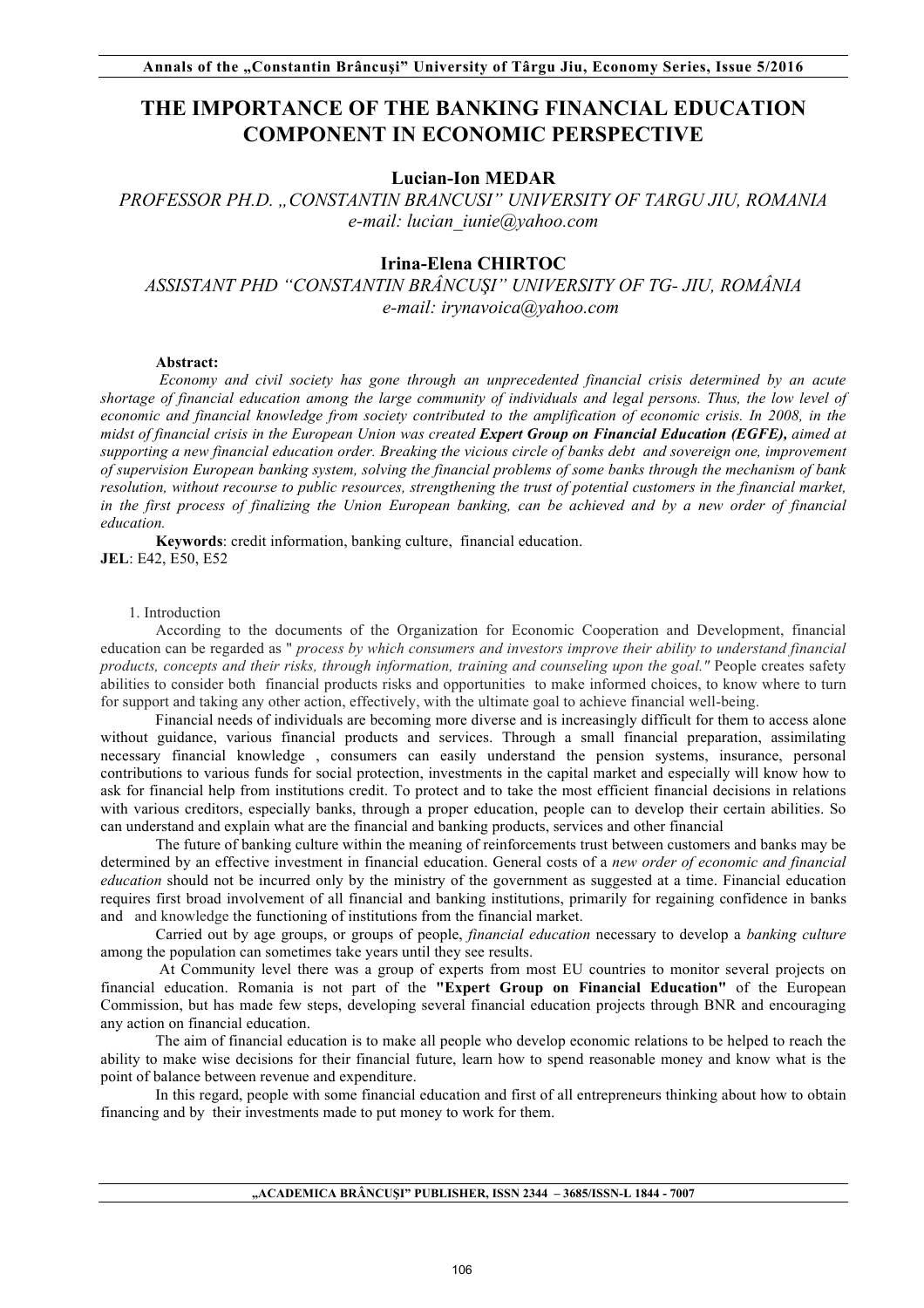### **The easiest ways to get money for development of a business are European funds are bank credit. In the last period and due to the financial crisis, between the financing options of entrepreneurs, bank credit is in a downward trend, while European funds are asked increasingly more often.**

Why ? One of the causes is the loss of trust in banks based on an ignorance of potential customers on banking culture. Through this study we try to point out some benchmarks of financial education to restore confidence in credit institutions and especially for formation of an banking culture among the population.

#### **2. Banking culture, component of financial literacy**

 Financial behavior of different people is, like other forms of behavior, a complex phenomenon with important social economic and cultural implications.

 Because of lack of banking culture it can be said that the financial crisis has caused a big rift between banks and their customers of all types. The main factor of this "abyss created" was poor management of risks from the lending activity. In this case, *credit information* is the starting point in the process of risk management and financial stability.

National supervisory authorities is based on *credit information* to credit risk analysis. Although the central bank has highlighted these risks, however, credit institutions remained powerless to the large volume of not refunded bank commitments at maturity.

Lack of banking culture to customer borrowers, considerably increased state of conflict between banks and customers in which both sides have much to lose.

By substantiating indirect of monetary policy of the micro- and macro-prudential requirements, by implementing Basel III in the EU and by *transmitting banking information on financial education* early can prevent credit risk and systemic risk.

The absence of banking culture both among bank staff and customers, hinder their participation in the development of financial economics. Banking culture inside and especially outside a bank financial group depends on business strategy.

"When we talk about organizational culture, we can put two interrelated questions: How strong is the organizational culture in a company? What type of organizational culture exists in that bank? The order in which you have to answer these questions depend on the specific issue to be investigated. "[3] Has customers of Bank Financial Group, a banking culture?

The solution to solve this situation is financial education that has become a priority in the European Union.

Individuals close proximity to financial institutions can be achieved also through financial literacy. The triple, financial education, financial capacity and financial literacy is very important to strengthen financial system stability, especially in crisis situations.

Financial education focuses on knowing the banking field and begin by transforming people to can understand banking culture.

Financial capacity is a consequence of education that includes, besides the cognitive aspects, the accumulated information and practical skills, behavioral, which helps individuals to take a good financial decision.

Financial culture is made on the basis of knowledge about the institutions and their organizational culture on the financial market.

Therefore, in the center of financial market sphere is banking culture, thanks banks domination . According to the role that banks have in society, they have to manage the risks on customer relations.

"We don't have a extradomination but I would say that is a massive dominance of banks in the financial system in Romania. 80%, even more, of Romanian total financial assets belong to banks. This is not necessarily an advantage. There is no advantage for us, who we represent the banking system. We have a little unbalanced financial market. It's important for banks to have, not necessarily in coast, but that there is alternative for banks and bank clients and to everyone, for the real economy to have segments banking financial more developed, "said Mugur Isarescu, governor of the National Bank of Romania, during a conference at the Academy of Economic studies.[6]

Banking Culture, majoritary on Romanian financial market is developing primarily based on credit relations. So, information about the offer of banking products as loans is vital to avoid risks both from banks and from potential customers.

It is obvious that an individual can form an financial culture if he knows primarily credit relations and in general he has formed a banking culture. In this context it can be said that there are several factors that influence financial literacy.

In the financial world increasingly is mentioned that a financial culture can influence the development of the financial economy.

Social and technological changes that have greatly changed the living conditions of a society requires a certain way of financial literacy. Personal needs of the population on financial literacy can be assessed based on family budget, saving and contents related on personal finance and continuing with area of financial education.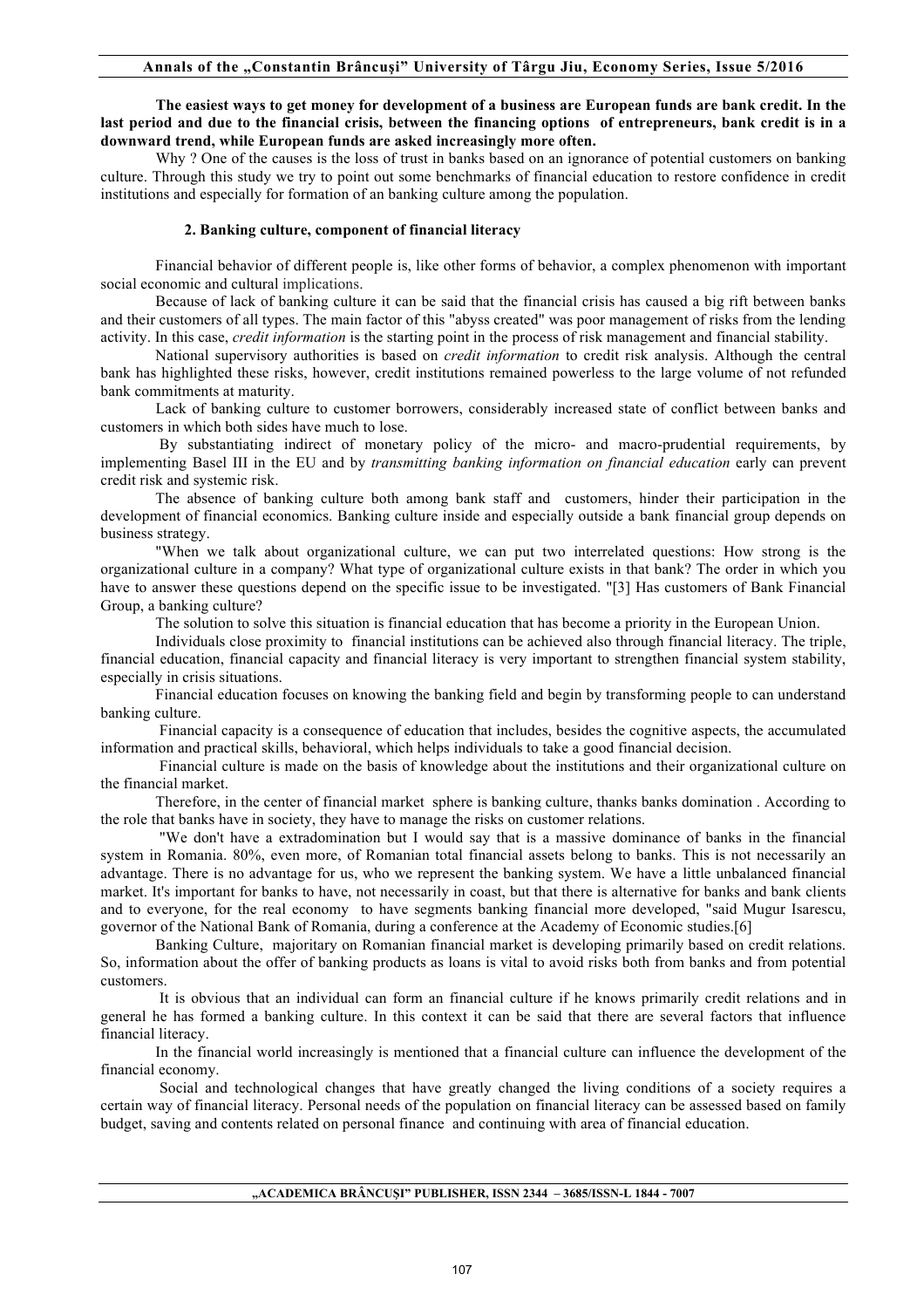## **Annals of the "Constantin Brâncuşi" University of Târgu Jiu, Economy Series, Issue 5/2016**

To make a good financial decision, people should know how much they should spend permanent, depending on monthly income recorded. And in this equation, saving is a basic component for future investments.

Thus, the continuous improvement of financial literacy will include various knowledge of: banking, insurance and reinsurance, private pension sector, deposit guarantee schemes, intermediaries in securities on the capital market and other financial investments.

Through a higher level of financial literacy of the population promoted by credit institutions, it can improve the demand for financial products from potential customers who will know how to choose financial products according to risk.

Financial education helps entrepreneurs especially to beware of risks arising from inappropriate management of expenditure and revenue. The multitude of banking products and services that can be purchased by entrepreneurs generated a number of risks that, properly managed will not damage the financial interests of customers bank or nonbank.

On the one hand the numerous risks that occur in client activity affects relationships with banks and on the other hand , potential customers must know and beware of banking risks.

Interconnections between banks known as "interbank settlements" are possible due to trade relations between the bulk of bank customers who have current accounts at different banks.

All financial flows, fund transfers from one bank to another as a result of customer payment instructions are generating of risks. Among these is *credit risk*, that if is not managed properly will have *contagion effects* and may affect relationship between banks and customers.

Deficits of liquidity, credit relations on interbank market who are risks generators, leads to financial market contagion, interbank and payment systems.

Spread of contagion effects due to the *lack of financial education* may create occurrence of a *systemic crisis*.

**Contagion** of relationship between banks and the many the third persoanes without financial education leads to financial crises in various sectors: banking market, capital market, systems clearing interbank payments market, the insurance market, the market of private funds and transactions with various tools financial.

Contagion in the banking sector is much stronger than other sectors and credit institutions entering into a program of *"bank resolution*" causing losses of depositors, investors and other creditors.

There are three main risks that potential customers need to know , especially large depositors in bank deposits. These factors may contribute to the failure of banks are: capital adequacy risk, credit risk and liquidity risk. Customers with financial education know that the interest on deposits higher than the banking market is granted by a bank with liquidity risk. Capital adequacy risk is easyer to follow based on the balance sheet information . A bank with a solid bank capital under Basel III recommendations will be less exposed to the risk bankruptcy.

"Only credit risk alone can not cause the bank to go bankrupt, as long as depositors relies on the state support for banking institution, or when the bank has exposures smaller on the retail customers."[5] If the bank does not maintain good portfolio loans and entering into a bank resolution program, depositors may relies on the deposit guarantee fund where they can recover their money.

Financial education of banking customers helps to manage information who are risks generating, depending on their position.

Customers behave differently depending on the contractual position, they have acting as: application, user of means of payment, user of banking and non-banking services, user of banking products (corporate borrowing), insured or player market capital. So banks has documented on customer behavior and typology (wealthy savers , profitable customers etc), so individuals and businesses through a proper financial education documented about the bank risks they face.

#### **3. Information on credit risk for personal projects**

Economic developments always relied on trust between partners that developed and sustained economic development based on credit relations. Information on credit is more vital than ever for individual projects and sustainable economy.

Financial resources to small and medium and entrepreneurs of all categories are available on the two channels: European funds and bank loans. But to the extent that an entrepreneur wants to access European funds and not saved for personal contribution to the project that want to achieve, then it uses a bank loan.

So in that sense, entrepreneurs current and potential customers that will access banking products needing first of all credit information.

Credit relationships are formed between clients and banks from the first contact, from the first request for opening current accounts to conduct financial flows. Entrepreneurs current and potential bank customers have access to a wide range of information and advisory services in information about credit but is not enough. In their aid came several organizations offering practical knowledge tools and programs to support entrepreneurship learning which mainly include elements of financial education.

#### **"ACADEMICA BRÂNCUŞI" PUBLISHER, ISSN 2344 – 3685/ISSN-L 1844 - 7007**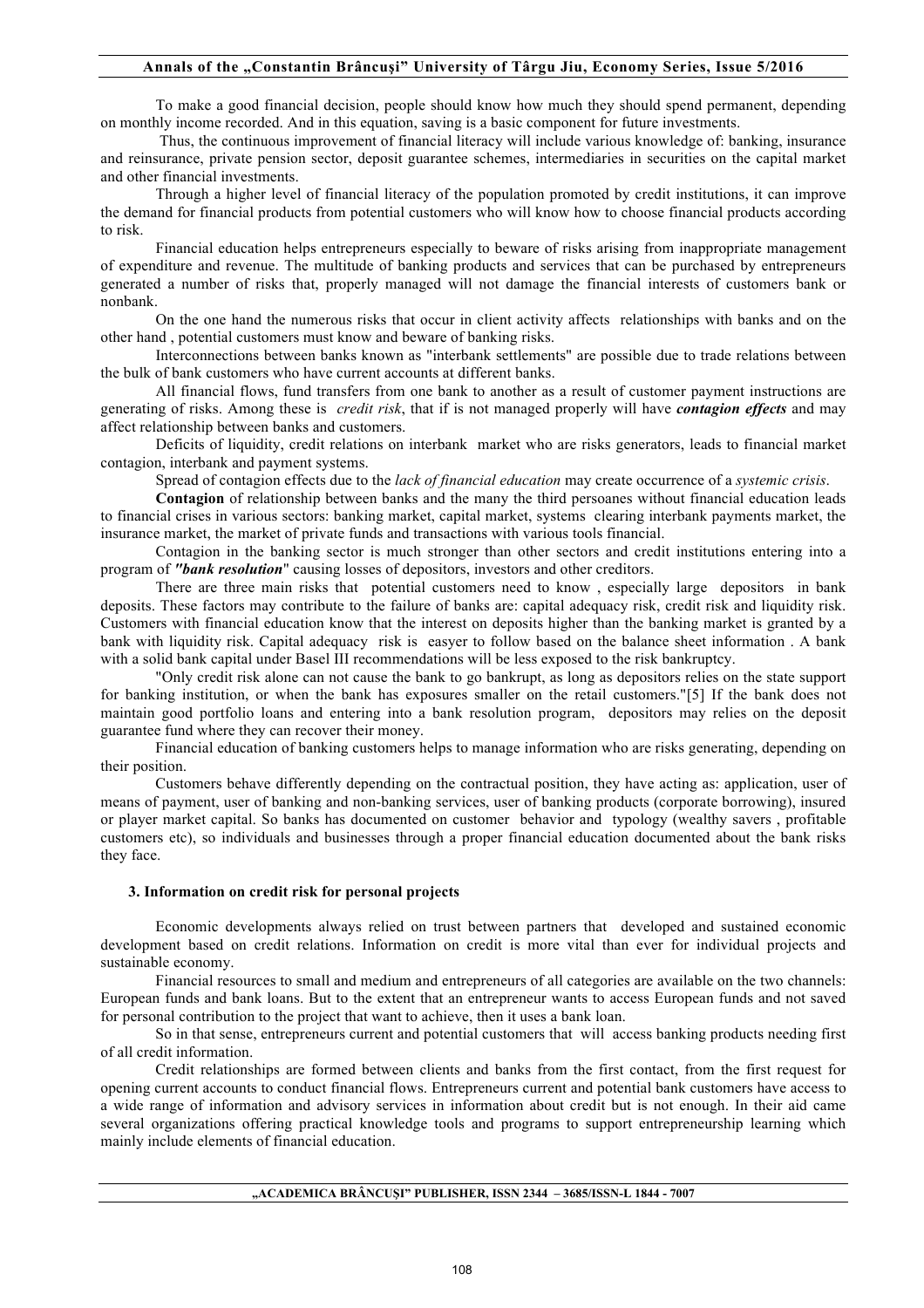### **Annals of the "Constantin Brâncuşi" University of Târgu Jiu, Economy Series, Issue 5/2016**

In the relationship between the various people and banks it is very important that potential customers know, besides the offer of banking products and services, relational and transactional size of banks. There are more different types of banks but those who provide some form of financial education are specialized banks (which sadly are lacking in Romania). specializing Banks achieved a certain alchemy in customer relationship. In the contractual relationship the two partners are impeccably honest and to avoid risks requires a constant vigilance and a lot of educational effort.

,,They play as a key partner, advisors and practice a global approach to customer needs. Sale that they propose is based on the products listed in the catalog on the network. To satisfy customers, the quality of their counsel is as important as the products. "[4]

In addition to specialized banks, customers usually enter into relationships with universal banks that addressing to all .

For personal projects customers should know that banks offer products and services mainly in the form of credit based on certain criteria to cover credit risk.

That risk category falls into the category of financial risks,significant, along with market risks (interest rate risk, exchange rate risk, etc.) and liquidity risk.

"In the specialized literature and banking practice there is no uniform classification of risk faced by credit institutions in their activities most important criterion used is that of nature and their impact on stability, individually and banking system, as a whole. "[2]

Thus, customers should know that receive credits depending on the scope of activity, their creditworthiness and debt service, location and type of collateral that ensures risks until full reimbursement of banking products. Banking product price (including commissions) is recorded in national currency or in different currencies and differs from one credit institution to another. And the risks are covered by banks according the security brought by a natural or legal person applying credit.

Banks have developed credit risk models that rely on the analysis of management capacity, debt service and financial economic analysis to clients that intervene in the financial market. Made of personal projects on financial markets are linked to the globalization of financial services and financial innovation. "Closely linked with globalization of trade in goods and services, was more extensive and rapid globalization in financial field. As a result of this phenomenon multinational companies, industrial and financial, can take loans or make investments without restriction, where they want and when they want, using all existing financial instruments."[1] In this case, part of this process, information received through financial education concerns in deregulation and disintermediation defragmentation.

Because of financial crisis we went through, it was passed abolishing of the old regulations relating to foreign trade and foreign exchange operations.

through a new reglementation of financial education customers and financial institutions banking will be introduced to new regulations of financial banking activities.

## **4. Conclusions**

Financial education requires that educated person to acquire the necessary knowledge about how the financial market is functioning and especially banks activities.

For the formation of financial literacy of the population it is necessary for financial institutions to fund financial education programs. Credit institutions in particular, to avoid credit risk shall conduct simulations with case studies on credit relations, with financial information understandable to population.

By financial education well programmed among the population, on a credit market competitive may primarily benefit consumers, in order to obtain better conditions for the loan, but also lenders to avoid the risk of credit and other financial risks and non-financial (operational risk, reputational risk, legal risk, risk of bank resolution etc.)

Sustainable development of society is based more and more on financial savings. Through financial education will be understand the concepts of globalization and financial innovation. Trends manifested in the evolution of the European financial market determines the customer be able to distinguish between market economy based on traditional banking products (bank credit) and the financial economy based on the creation of new financial products. Through financial innovation, economic activity is financed by issuance of debt securities and negotiable title deeds.

So like banks monitors customer activity by tracking daily transactions through current accounts, so customers need to form a banking culture for curing trust in banking products and services.

#### **Bibliography**

[1] Cernea, S., Politica Monetară, Editura Academiei Române, București, 2014.

[2] Dardac, N., Barbu, T.C., Instituții de credit, Editura ASE, 2011.

[3] Lupu I., Ciumara, T., Criste, A., Instabilitate financiară și inadvertențele guvernanței corporative, Editura Universitară, București, 2015.

[4] Pereș C-E, Contabilitatea și marchetingul produselor și serviciilor bancare, Editura MIRTON, Timișoara, 2008.